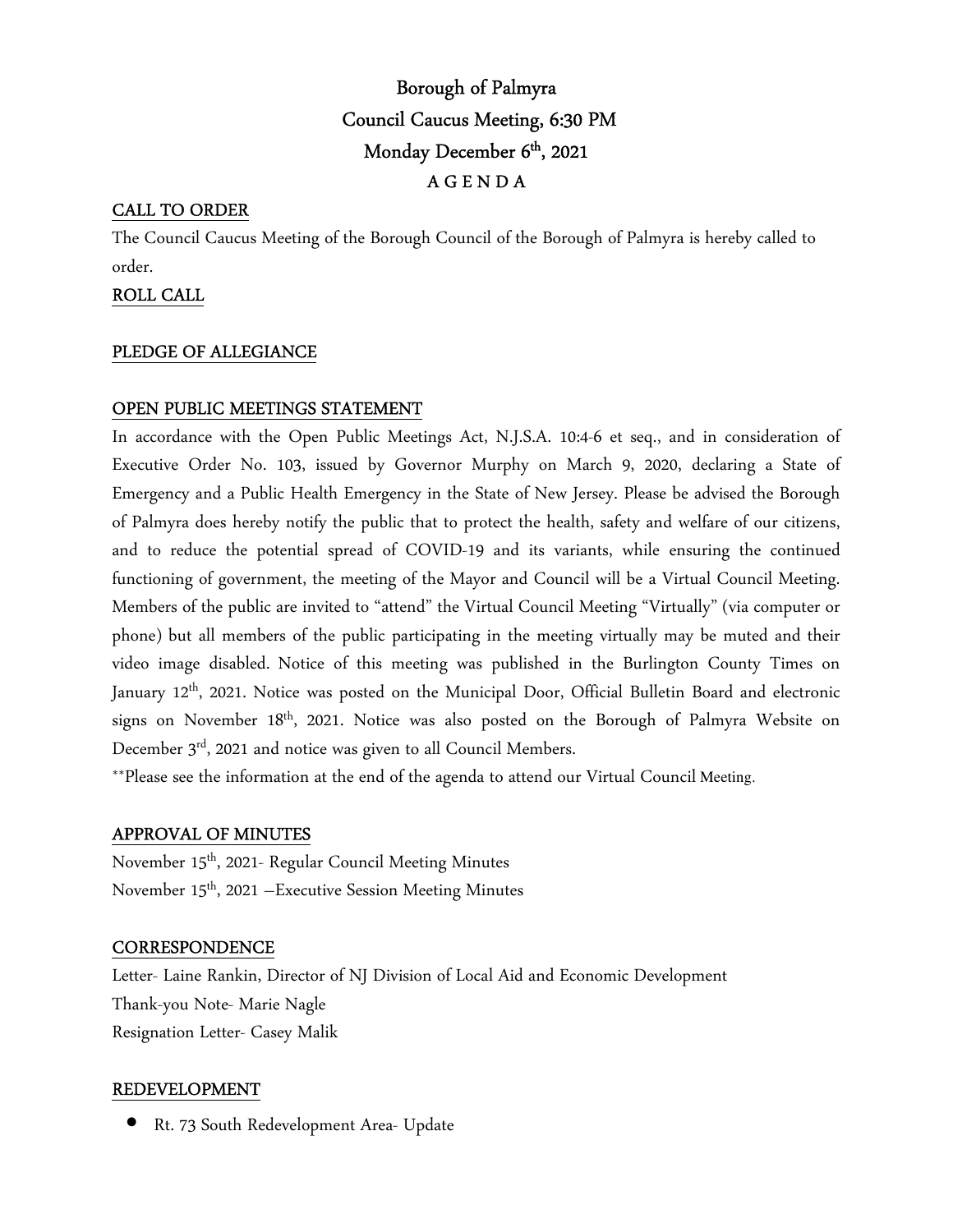- Outlaw Training & Fitness/620-622 Highland Ave Redevelopment Project Update
- Sea Box/ELM Office LLC, 321 E. Broad Street Former Knights of Columbus Property- Update

#### PROFESSIONAL UPDATES

Andrew Brewer, Maraziti, Falcon, LLP William Kirchner, ERI

#### REPORTS

Palmyra Board of Education Liaison PHS Student Representatives

## PUBLIC COMMENT

We request those participants wishing to have or make a Public comment, email their questions or comments in advance to Municipal Clerk Rita Jackson at djackson@boroughofpalmyra.com. The opportunity to submit comments prior to meeting expires at 2:00 PM on December 6th, 2021 you must include "Meeting Question/ Comment" in the subject line and your name and full address for your comment to be considered valid. Comments submitted in a timely and complete manner will be reviewed and read during the virtual Council Meeting; it may be necessary to follow-up with persons submitting comments at a later date. All comments will become part of the record and included with the Meeting Minutes.

For those choose to "attend" the Virtual Meeting, Mayor Tait will open the meeting to the public for comments. Comments should be limited to no more than (2) two minutes. All comments will become part of the record and included with the Meeting Minutes.

#### RESOLUTIONS

Resolution 2021-226 thru and Resolution 2021-242 will be enacted as a single motion, if any resolution needs additional discussion, it will be removed from the consent agenda and voted on separately

Resolution 2021-226, Resolution Awarding a Contract to Environmental Resolutions, Inc. (ERI) for On Call Contr4acting Services per their Proposal Dated November 11, 2021 in the amount of \$6,000.00 Resolution 2021-227, Resolution of the Borough of Palmyra Awarding Change Order #1 to Pioneer General Contracting Co. Inc. for the 2021 Road Improvement Project with the Increase amount of \$30,340.00 from the Original Base Price of \$386,565.00 making the new Adjusted Contract Price \$416,905.00 per Environmental Resolutions Inc. request dated November 1<sup>st</sup>, 2021

Resolution 2021-228, Resolution Authorizing the Chief Financial Officer to Make Budget Transfers to the 2021 Budget in the amount of \$10,300.00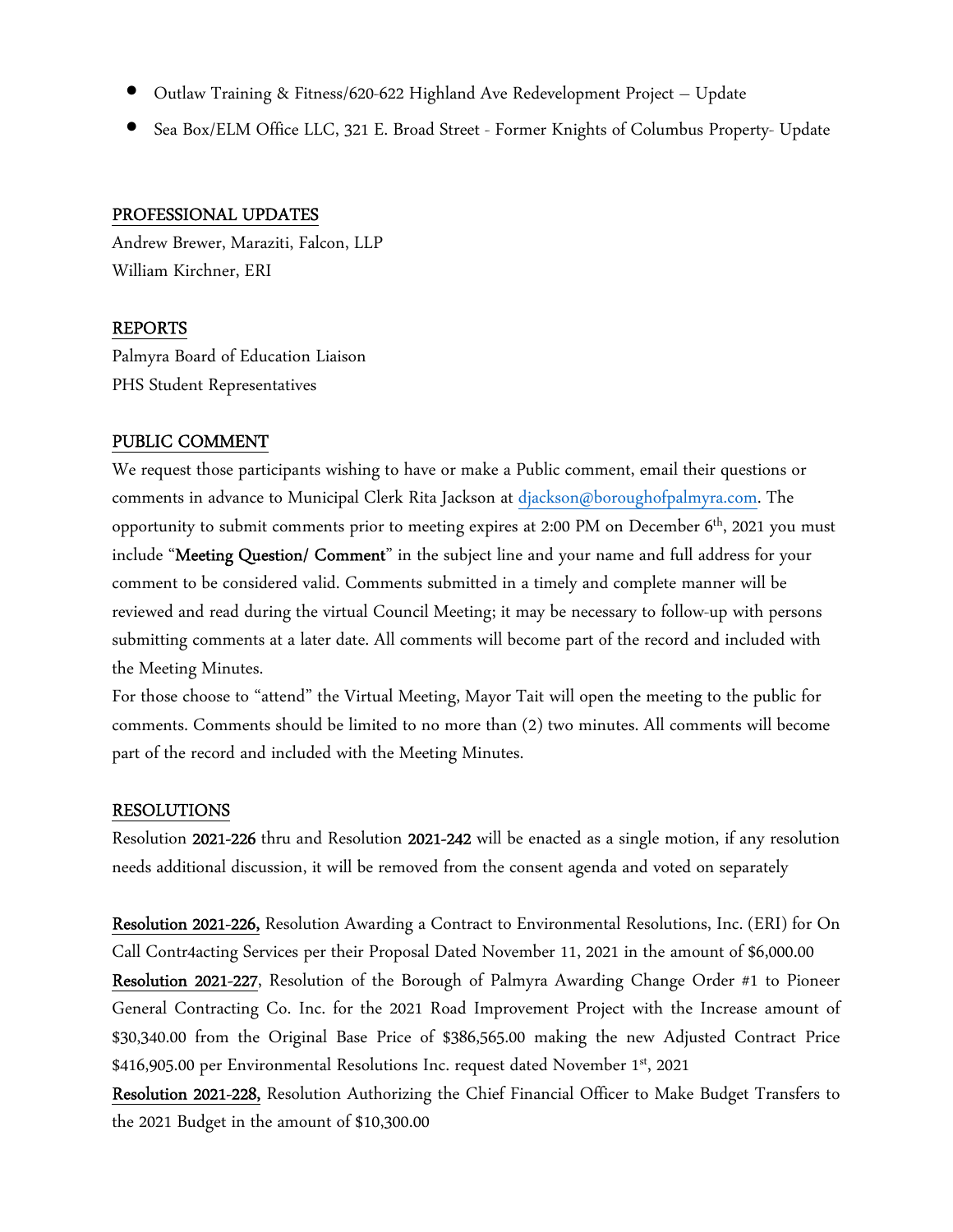Resolution 2021-229, Resolution of the Borough of Palmyra to Renew Membership in the Southern New Jersey Regional Employee Benefits Fund

Resolution 2021-230, Resolution Authorizing a Sewer Bill Installation Plan for Sewer Account # 3000000-0

Resolution 2021-231, Resolution Authorizing the Finance Officer to Pay Vendor Bills During the Month of December 2021

Resolution 2021-232, Resolution appointing Tracy Kilmer as Construction, Codes, Inspections and Housing Office Supervisor at an annual salary of \$5,000.00

Resolution 2021-233, Resolution Appointing Rebecca Flynn as Technical Assistant to the Construction Official/TACO at the hourly rate of \$15.50 per the Terms and Conditions in her offer of Employment dated November 30, 2021

Resolution 2021-234, Resolution Approving the Amended Police CBA and Salary Guide for Employees hired after January 1, 2011

Resolution 2021-235, Resolution Urging the New Jersey Legislature to create Legislation that would Establish Emergency Medical Services as Essential Government Services.

Resolution 2021-236, Resolution Appointing Paul Gerstle to the Palmyra Police Department as a Patrolman Effective December 13<sup>th</sup>, 2021, with an Annual Salary of \$42,085.14

Resolution 2021-237, Resolution Appointing John Begonja to the Palmyra Police Department as a Patrolman Effective December  $13<sup>th</sup>$ , 2021, with an Annual Salary of \$ 38,349.56.

Resolution 2021-238, Resolution Awarding Change Order #1 to Municipal Maintenance Company for the for the 2020 Sewer Capital Improvements with the increase amount of \$837.25 from the original price of \$153,410.00 making the new adjusted Contract price \$154,347.25 per Environmental Resolutions Inc. request dated December 1, 2021

Resolution 2021-239, Resolution Awarding Change Order #1 to Command Company, Inc. for the Veterans Memorial Park Improvements project with the net increase amount of \$660.00 from the original contract price of \$121,857.00 making the new adjusted Contract price \$122,517.00 per Environmental Resolutions inc. request date December 1, 2021

Resolution 2021-240, Resolution Awarding Change Order #2 to Pioneer General Contracting Company for the 2021 Road Improvement Project with the Decrease amount of \$395.74 from the previous adjusted contract price of \$416,905.00 making the New Adjusted Contract price \$416,509.26 per Environmental Resolutions Inc. request Dated December 1st, 2021

Resolution 2021-241, Resolution of the Borough of Palmyra, County of Burlington, authorizing a Lien be Placed on Block 116, Lot 9 for Failure to Comply with Obnoxious Growth and Property Maintenance Violations

Resolution 2021-242, Resolution of the Borough of Palmyra, County of Burlington, authorizing a Lien be Placed on Block 126 Lot 12 for Failure to Comply with Obnoxious Growth and Property Maintenance Violations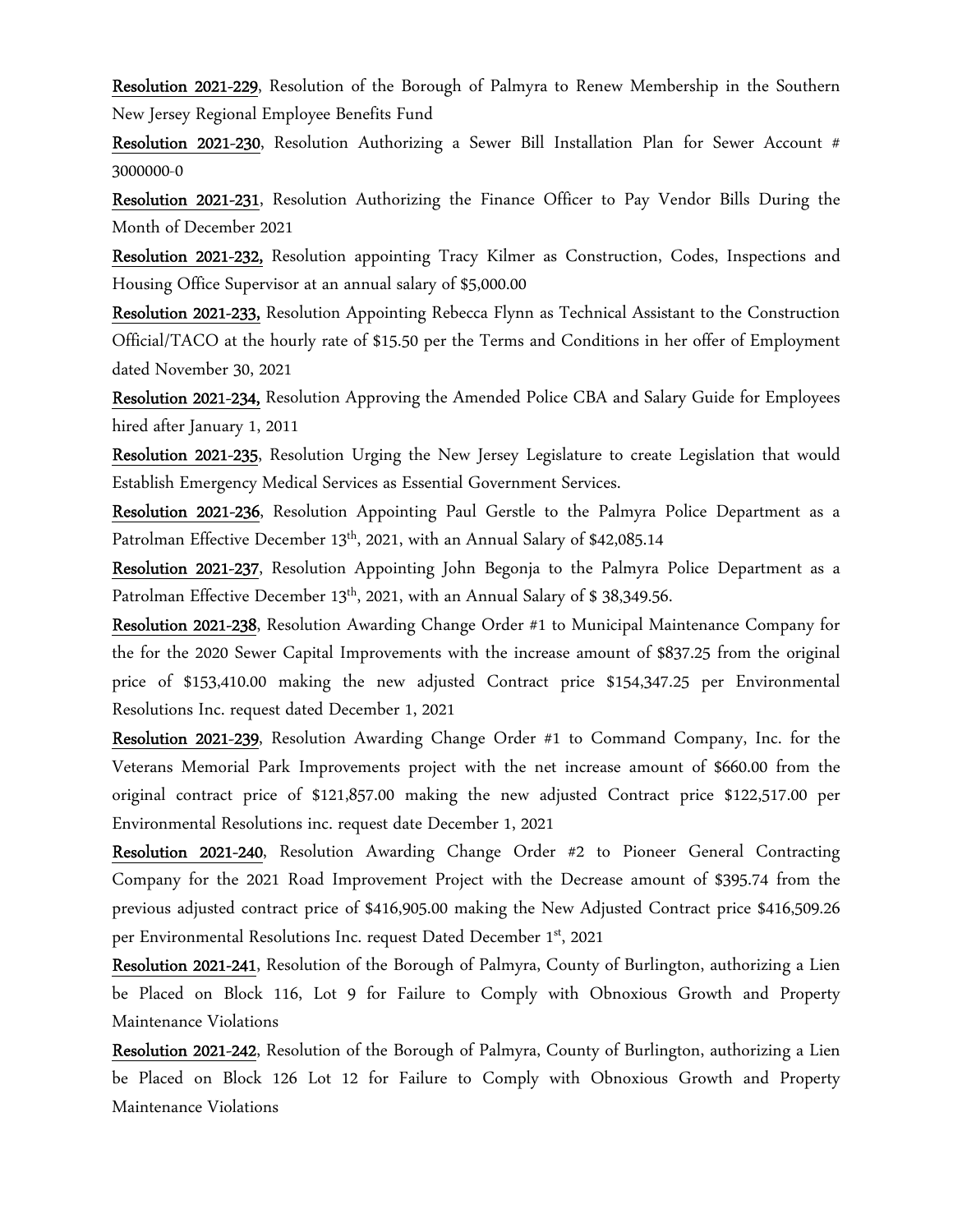### PUBLIC EVENTS

• Santa Visit December 3rd, 2021

# DISCUSSION ITEMS

- Reorganization Meeting
- Borough Hall staffing/reopening to the public, Legion Field, Community Center, Council Meetings - Covid-19 update
- Mandatory COVID-19 vaccinations/testing for Borough Staff
- Crossing Guard hiring policy
- Staff/new hires training and education policy
- Deputy Clerk and Assistant Administrator position
- Surplus vehicles
- Trash Collection Republic Services and potential inhouse collections

# ADMINISTRATORS REPORT

- Code Enforcement Officer position
- 2022 Budget
- Misc. items as necessary

# ONGOING REMINDER PROJECTS

- Purchase Orders Council signature requirement
- Sidewalk/snow & ice removal Ordinance
- Handicap Parking Sign Ordinance
- Parking Ordinance additional amended code subsections required
- Veterans Affairs Committee Ordinance
- Accessory Structures/cargo containers- Zoning/Land Development Ordinance amendments
- Sewer lateral responsibility ordinance, sewer fees, potential water usage billing
- Fund Balance (Surplus) usage policy
- DVRPC Local Bicycle/Pedestrian Planning Assistance Program

# MAYOR / COUNCIL COMMITTEE REPORTS AND COMMENTS